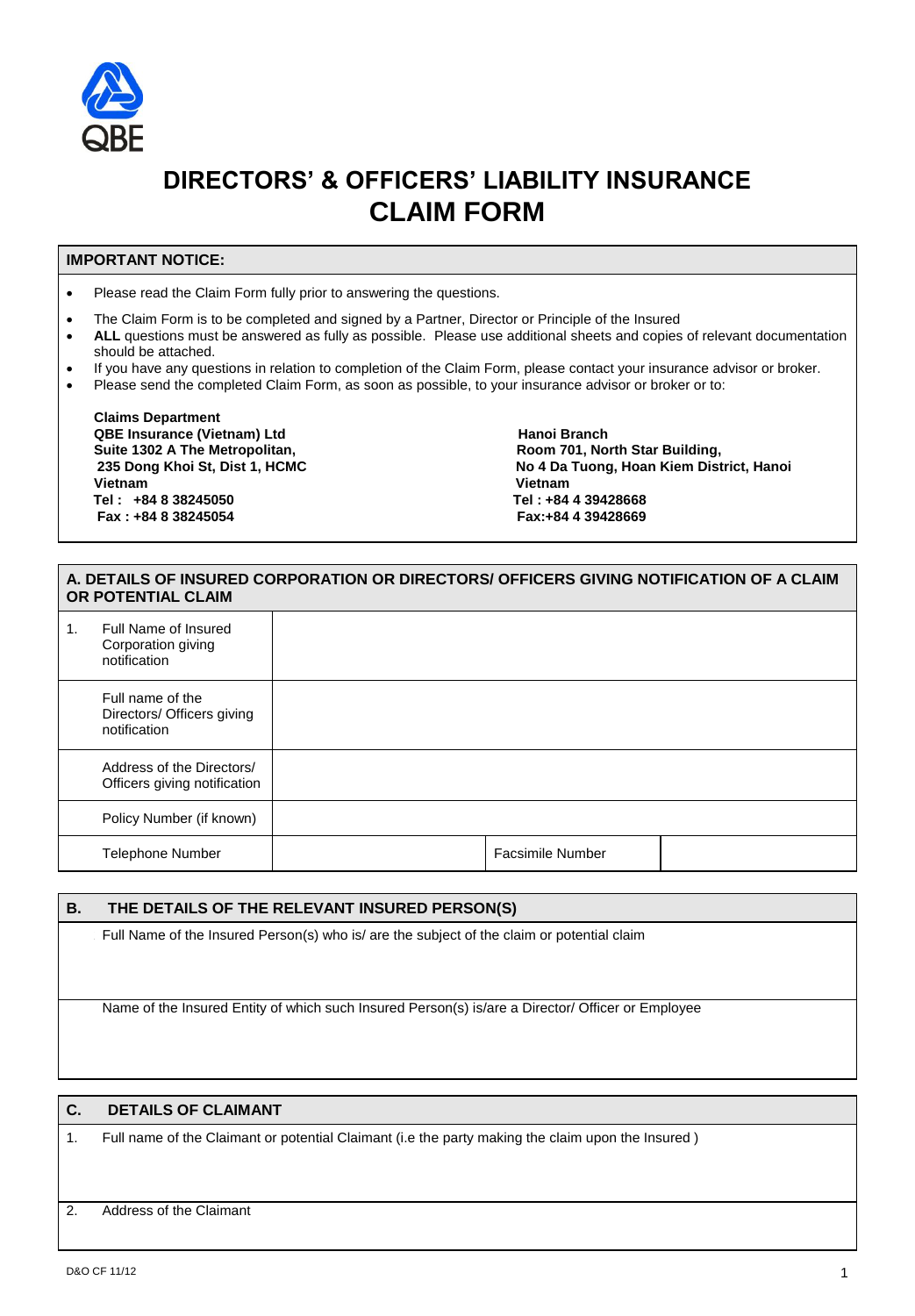

## **D. DETAILS OF THE SUBJECT ACTIVITY**

From what activity on the part of the Insured does the claim or potential claim arise?

Was the performance or undertaking of such activity evidenced in writing? If so, please attach a copy. If not, please provide appropriate particulars.

When was the activity from which the claim arises or may arise performed or undertaken?

### **E. DETAILS OF THE CLAIM OR CIRCUMSTANCE**

What is the precise nature of the claim (i.e. the Claimant's allegations) or the fact or circumstance that might give rise to a claim?

On what date did you first become aware of the claim or of such fact or circumstance?

On what date was the claim or the intimation of a claim first made against you?

Was the first intimation of a claim verbal or in writing? (If in writing please attach a copy)

If verbal, please give a "first person" account of the conversation.

What amount, if any, is claimed?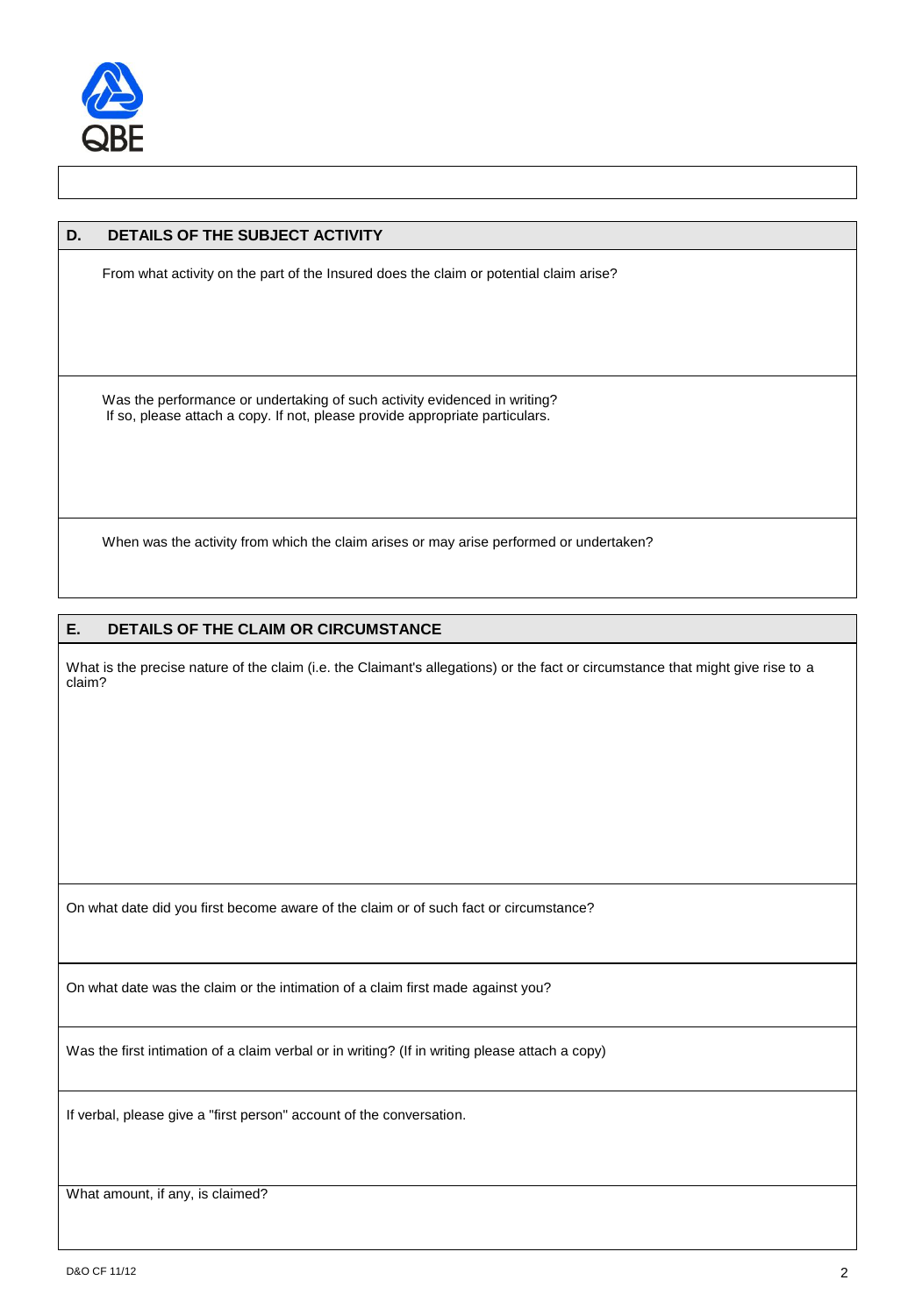

| F.<br><b>DETAILS OF INSURED'S RESPONSE</b>                                                                                                                                                                                                                                                                                                                                                                                                                                                     |
|------------------------------------------------------------------------------------------------------------------------------------------------------------------------------------------------------------------------------------------------------------------------------------------------------------------------------------------------------------------------------------------------------------------------------------------------------------------------------------------------|
| What are your comments in response to the claim or the fact or circumstance that might give rise to a claim?                                                                                                                                                                                                                                                                                                                                                                                   |
|                                                                                                                                                                                                                                                                                                                                                                                                                                                                                                |
|                                                                                                                                                                                                                                                                                                                                                                                                                                                                                                |
|                                                                                                                                                                                                                                                                                                                                                                                                                                                                                                |
| What are your comments on the quantum of the claim and what is your estimate of your potential monetary liability, if any,<br>to the Claimant?                                                                                                                                                                                                                                                                                                                                                 |
|                                                                                                                                                                                                                                                                                                                                                                                                                                                                                                |
|                                                                                                                                                                                                                                                                                                                                                                                                                                                                                                |
|                                                                                                                                                                                                                                                                                                                                                                                                                                                                                                |
| Are there additional details about which you wish to advise, or which may be of interest to QBE, so that QBE will have a<br>better understanding of this matter? If so, please provide details along with supporting documentation.                                                                                                                                                                                                                                                            |
|                                                                                                                                                                                                                                                                                                                                                                                                                                                                                                |
|                                                                                                                                                                                                                                                                                                                                                                                                                                                                                                |
|                                                                                                                                                                                                                                                                                                                                                                                                                                                                                                |
| Е.<br><b>DECLARATION</b>                                                                                                                                                                                                                                                                                                                                                                                                                                                                       |
|                                                                                                                                                                                                                                                                                                                                                                                                                                                                                                |
|                                                                                                                                                                                                                                                                                                                                                                                                                                                                                                |
| Of the Insured and on behalf of the Insured declare:<br>The information and answers given above are correct to the best of my/our knowledge and belief.<br>1.<br>I/ We understand the claim may be refused or reduced if information is withheld<br>2.<br>3.<br>I/We authorize QBE to disclose information contained herein to QBE's advisor, reinsurers and to other insurers. I/We<br>authorize QBE to obtain from any other party information that is, in QBE's view relevant to this claim |
| Signature                                                                                                                                                                                                                                                                                                                                                                                                                                                                                      |
| Date                                                                                                                                                                                                                                                                                                                                                                                                                                                                                           |